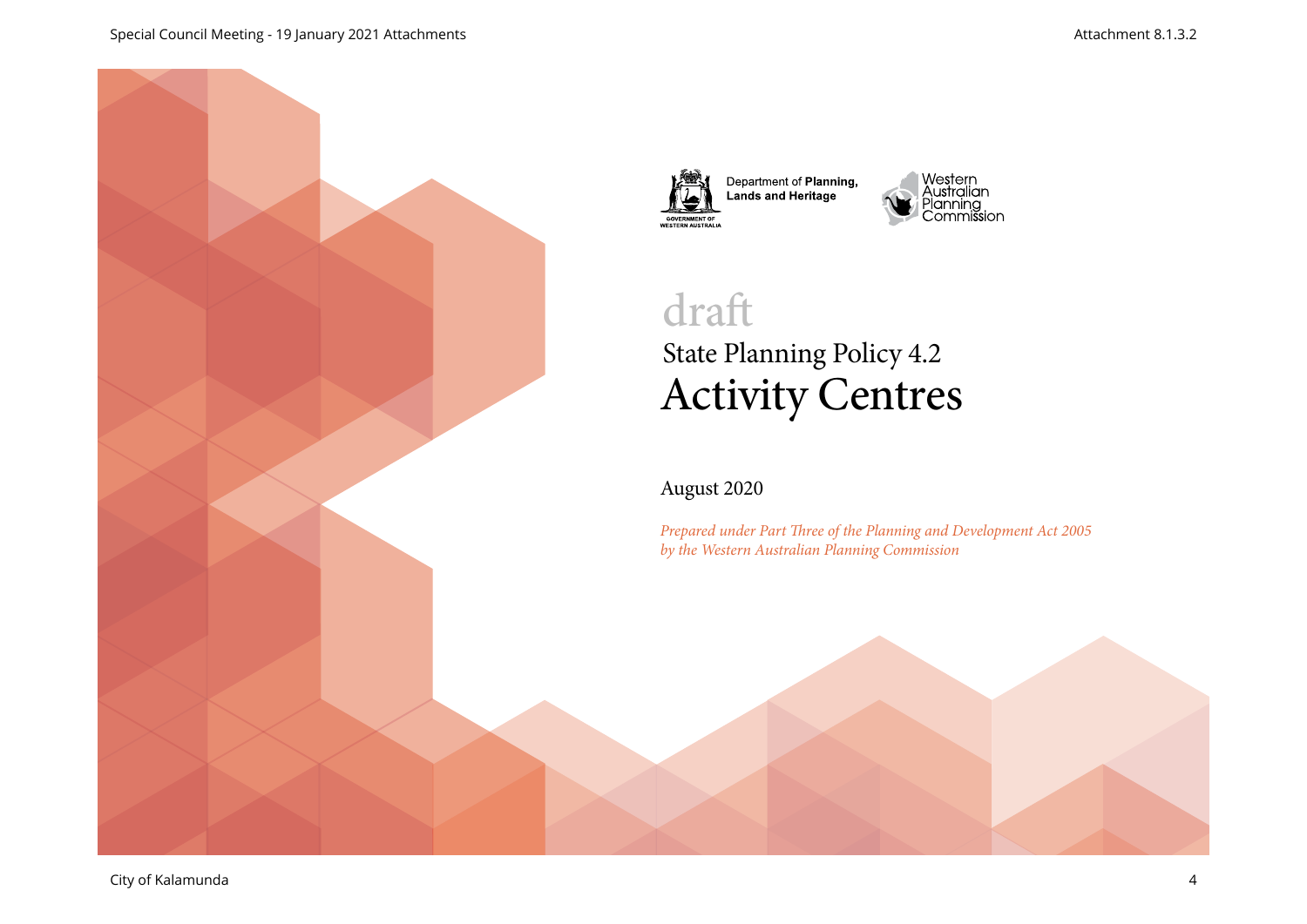The Department of Planning, Lands and Heritage acknowledges the traditional owners and custodians of this land. We pay our respect to Elders past and present, their descendants who are with us today, and those who will follow in their footsteps.

#### Disclaimer

This document has been produced by the Department of Planning, Lands and Heritage on behalf of the Western Australian Planning Commission. Any representation, statement, opinion or advice expressed or implied in this publication is made in good faith and on the basis that the Government, its employees and agents are not liable for any damage or loss whatsoever which may occur as a result of action taken or not taken, as the case may be, in respect of any representation, statement, opinion or advice referred to herein. Professional advice should be obtained before applying the information contained in this document to particular circumstances.

© State of Western Australian

Published by the Western Australian Planning Commission Gordon Stephenson House 140 William Street Perth WA 6000

Locked Bag 2506 Perth WA 6001

Published August 2020

website: www.dplh.wa.gov.au email: info@dplh.wa.gov.au

tel: 08 6551 8002 fax: 08 6551 9001 National Relay Service: 13 36 77

This document is available in alternative formats on application to the Department of Planning, Lands and Heritage Communications Branch.

|                | click to follow                                  |                |                                                                                  |   |  |  |
|----------------|--------------------------------------------------|----------------|----------------------------------------------------------------------------------|---|--|--|
| 1              | <b>CITATION</b>                                  | 1              | <b>IMPLEMENTATION</b><br>8.                                                      | 5 |  |  |
| $\overline{2}$ | POLICY INTENT                                    | 1              | <b>DEFINITIONS</b><br>9.                                                         | 5 |  |  |
| 3              | <b>WHAT ARE ACTIVITY</b><br><b>CENTRES?</b>      | 1              | <b>APPENDICES</b>                                                                |   |  |  |
| 4              | <b>APPLICATION OF THIS</b><br><b>POLICY</b>      | 1              | Appendix 1:<br>Activity centre functions and<br>land use guidance<br>Appendix 2: | 6 |  |  |
| 5              | POLICY OBJECTIVES                                | 1              | <b>Activity Centre Hierarchy</b>                                                 | 7 |  |  |
| 6              | POLICY OUTCOMES                                  | 1              |                                                                                  |   |  |  |
| 7              | <b>POLICY MEASURES</b>                           | 2              |                                                                                  |   |  |  |
| 7.1            | <b>Activity Centre function</b><br>and hierarchy | $\overline{2}$ |                                                                                  |   |  |  |
| 7.2            | Requirement for precinct<br>structure plans      | 2              |                                                                                  |   |  |  |
| 7.3            | Assessment                                       | 3              |                                                                                  |   |  |  |
| 7.4            | Land uses                                        | 3              |                                                                                  |   |  |  |
| 7.5            | Employment                                       | 3              |                                                                                  |   |  |  |
| 7.6            | Urban form                                       | 3              |                                                                                  |   |  |  |
| 7.7            | Movement and access                              | 3              |                                                                                  |   |  |  |
| 7.8            | <b>Needs Assessment</b>                          | 4              |                                                                                  |   |  |  |
| 7.9            | <b>Impact Test</b>                               | 4              |                                                                                  |   |  |  |
| 7.10           | Out of centre<br>developments                    | 4              |                                                                                  |   |  |  |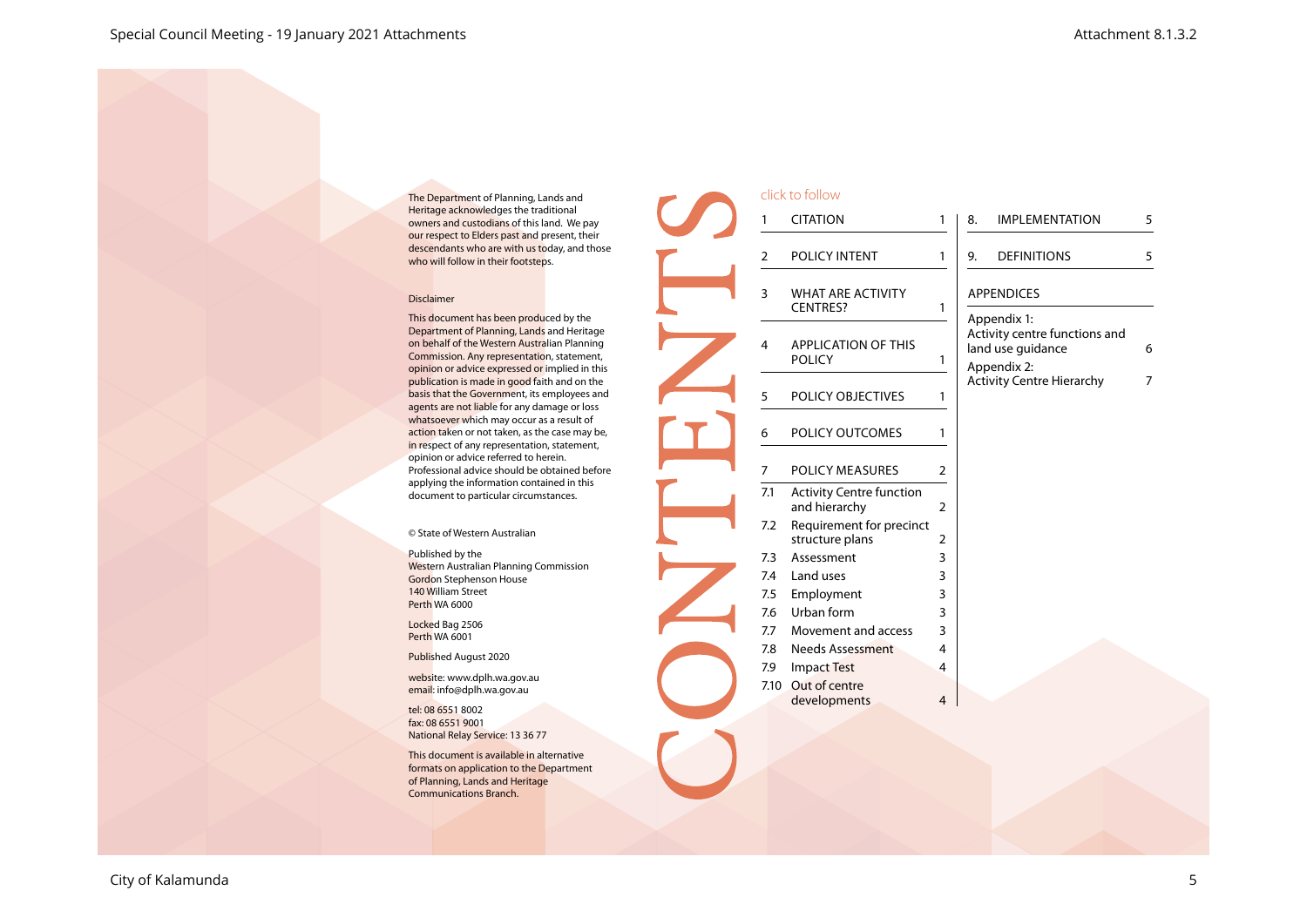# **1 CITATION**

This is a State Planning Policy made under Part 3 of the *Planning and Development Act 2005*. This policy may be cited as State Planning Policy 4.2 Activity Centres (SPP 4.2). It replaces State Planning Policy 4.2 Activity Centres for Perth and Peel (2010).

# **2 POLICY INTENT**

To ensure planning and development adequately considers the distribution, function and broad land use considerations for activity centres.

### **3 WHAT ARE ACTIVITY CENTRES?**

Activity centres are multi-functional community focal points that vary in size and function. They are generally well-serviced by transport networks with a focus on integrated pedestrian access and walkability, and may include land uses such as commercial, retail, food and hospitality, higher-density housing, entertainment, tourism, civic/community, higher education, and medical services.

# **4 APPLICATION OF THE POLICY**

This policy and its Guidelines applies to the preparation and assessment of the relevant components of planning instruments that relate to activity centres within the Metropolitan (Perth), Peel and Greater Bunbury Region Scheme areas, including:

• local, district and regional planning strategies

1

- local planning schemes, scheme reviews and amendments
- precinct structure plans for activity centres
- standard structure plans where activity centres are proposed in greenfield areas
- subdivision and development applications for major developments within activity centres
- major development of **activity centre uses** outside designated activity centres.

The objectives, outcomes and measures of this policy may be applied outside of the abovementioned region scheme areas, as applicable, to guide the preparation and review of local planning proposals. The application of this policy in such areas shall be at the discretion of the Western Australian Planning Commission (WAPC) and have due regard to any relevant provisions relating to activity centres role, function and hierarchy in the Local Planning Framework and/or Regional Framework. This policy is to be read in conjunction with (but not

limited to):

- the Implementation Guidelines for SPP 4.2
- State Planning Policy 7.0 Design of the Built Environment
- State Planning Policy 7.1 Neighbourhood Design
- State Planning Policy 7.2 Precinct Design

## **5 POLICY OBJECTIVES**

The objectives of this policy are to:

- 1. Provide a hierarchy and network of activity centres that meets community need and provides social, economic and environmental benefits to all Western Australians.
- 2. Enable the distribution of a broad range of goods, services and activities, including retail, commercial and mixed-use developments that do not undermine the hierarchy of activity centres.
- 3. Ensure consistency and rigour in the planning and development of activity centres.

# **6 POLICY OUTCOMES**

The following outcomes specify the role of planning and development in contributing to the overall objectives of this policy. The outcomes can be achieved through compliance with the policy measures. They can be used to guide discretion in policy application and provide a basis for its evaluation.

- 1. The activity centre network meets different levels of community need and enables employment, goods and services to be accessed efficiently and equitably by the community.
- 2. The primacy of activity centres is reinforced, and out-of-centre development that undermines the hierarchy of activity centres is discouraged.
- 3. New activity centres or the expansion and consolidation of existing activity centres does not unreasonably undermine existing centres.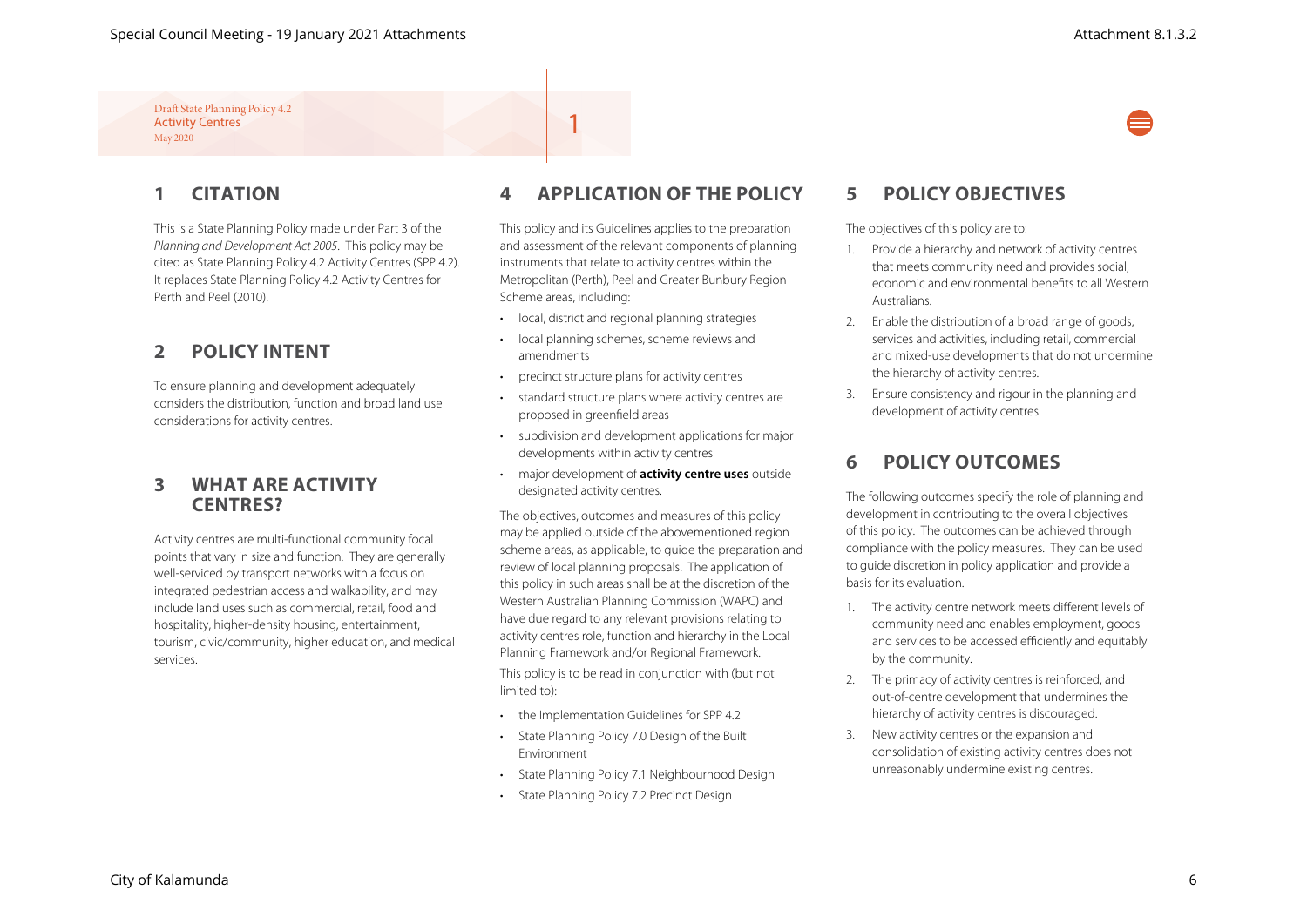- 4. Sufficient development intensity and appropriate land use mix is provided, that supports the role and function of activity centres and facilitates a competitive retail and commercial market.
- 5. The density and diversity of housing in and around activity centres is maximised to improve land efficiency and housing variety, and assist with delivering the objectives and outcomes of the strategic planning framework for the applicable region.
- 6. Development within activity centres is well-designed, cohesive and functional and that capitalises on the use of existing and planned infrastructure.
- 7. Access to and within activity centres by walking, cycling and public transport is maximised while private vehicle trips and dependence on parking is reduced.
- 8. Planning and development of activity centres balances the environmental, social and economic values of activity centres to provide a net positive benefit to local communities.

### **7 POLICY MEASURES**

2

#### **7.1 Activity Centre function and hierarchy**

The activity centre functions and land use guidance at **Appendix 1** and activity centre hierarchy at **Appendix 2** of this policy shall be used to coordinate the location, function and measures relating to individual activity centres. This includes:

- a) Preparation and review of regional, district and local planning strategies and local planning schemes, including the application of appropriate zonings.
- b) Preparation of long-term capital investment programs, and promotion and coordination of private and public investment.
- c) Evidence-based planning to identify sufficient development intensity and appropriate land use mix to support the functions of the activity centre, and contribute to the achievement of the sub-regional employment self-sufficiency and housing objectives from the relevant regional and sub-regional planning frameworks.

The responsible authority is to consider the main role and attributes for each activity centre with guidance provided in **Appendix 1**.

Precinct structure plans and development proposals should be consistent with the classification of the activity centre in both function and hierarchy.

The responsible authority should ensure precinct structure plans and development proposals support the established and planned activity centre hierarchy. For region scheme areas, refer to **Appendix 2** for guidance on activity centre hierarchy.

Proposals to depart from the hierarchy and for new activity centres must demonstrate:

- the need for the departure from the hierarchy and/or new activity centre, based on population forecasts and a Needs Assessment
- any new activity centre being serviced by highfrequency public transport and
- meeting the objectives and outcomes of SPP4.2

#### **7.2 Requirement for precinct structure plans**

A precinct structure plan is to be prepared for strategic, secondary, district and specialised activity centres.

Precinct structure plans should be endorsed by the WAPC prior to a **major development** being approved to ensure the development of the activity centre is integrated, cohesive and accessible. Major development may be considered in the absence of an endorsed precinct structure plan where exceptional circumstances are fully evidenced and justified. Any major development must satisfy relevant requirements of State Planning Policy 7.2 Precinct Design and Precinct Design Guidelines.

Exceptional circumstances may include (but are not limited to) the following:

- an immediate and demonstrated local need for the proposed land uses
- the development would enable infrastructure needed by the community
- the proposal delivers significant community benefit not identified in current and emerging plans..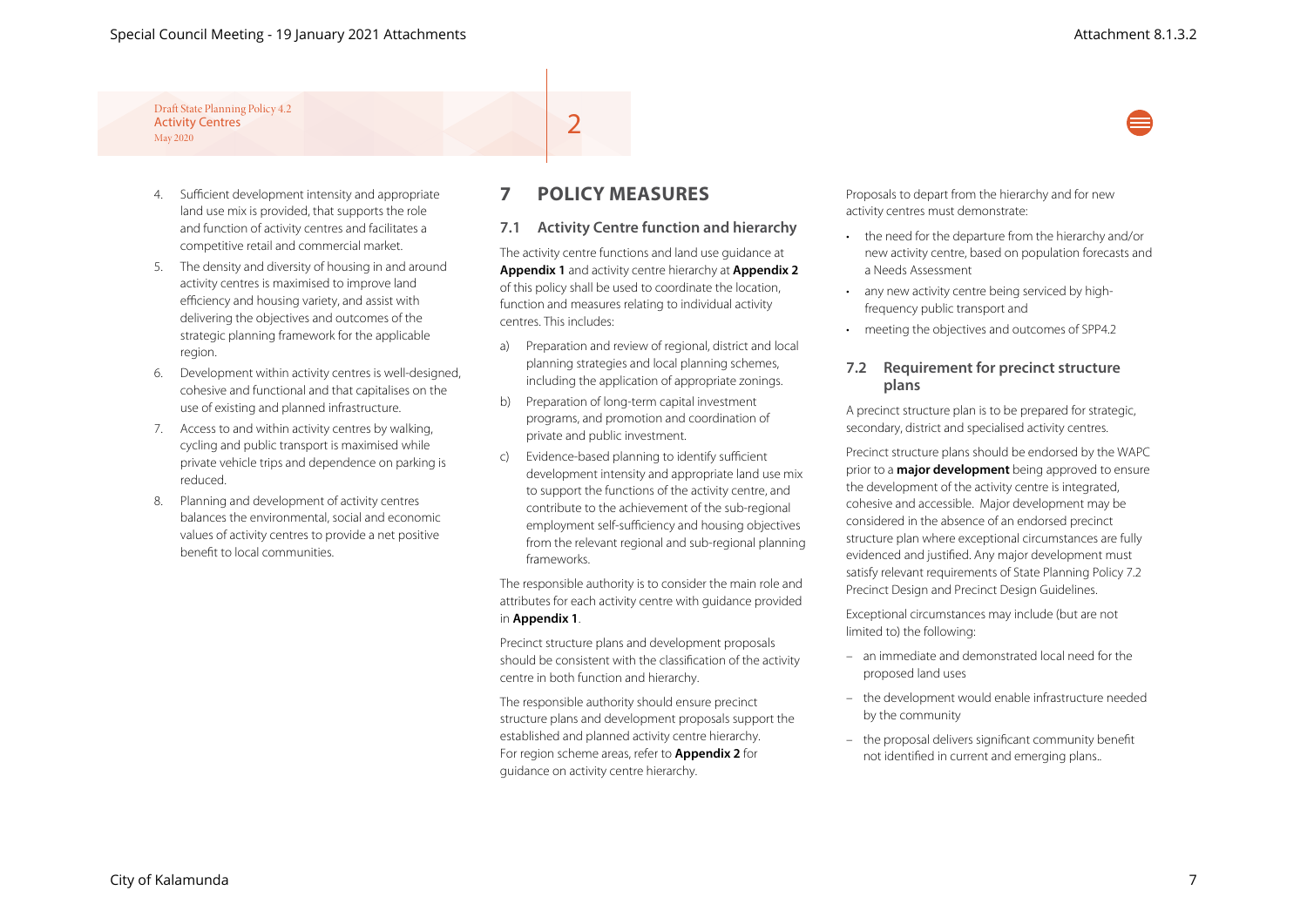Neighbourhood and local activity centres may require either a precinct structure plan or local development plan, at the discretion of the decision-maker and if so must be in accordance with the requirements of State Planning Policy 7.2 Precinct Design and Precinct Design Guidelines.

#### **7.3 Assessment**

When considering local planning strategies, local planning schemes, precinct structure plans, standard structure plans and amendments to these planning instruments or **major development** proposals, the responsible authority must consider the main role and attributes for each activity centre type outlined in **Appendix 1**.

A proposal meets the objectives and outcomes of this policy if it:

- supports the overall precinct design objectives, as outlined within the applicable precinct structure plan
- delivers net **community benefit** and does not lead to a loss of service to the community and
- for **major development** proposals, any impact test (where applied) demonstrates that the proposal will not unreasonably impact upon existing, committed and planned public and private investment.

#### **7.4 Land uses**

This policy encourages the development of multifunctional activity centres that can cater for a wide range of office, commercial, retail, food and hospitality, entertainment, education, leisure, cultural/tourist, residential and mixed-use land uses. Local planning

schemes should ensure that desired activity centre uses are located within activity centres through appropriate zoning and use class permissibility.

3

High trip-generating land uses should be located within or adjacent to activity centres to maximise opportunities to use public transport and reduce the need for travel between places of residence, employment and recreation.

The inclusion of a mix of land uses in precinct structure plans for activity centres shall be encouraged. The diversity ratio (**Table 1**) in the Implementation Guidelines shall be used as a guide, having regard to factors such as the extent of land in common ownership, the existing land use mix, the proposed scale of development and the extent to which the activity centre and its catchment have already developed.

Higher-density housing should be incorporated within and immediately adjacent to activity centres to support the non-residential functions of the activity centre, establish a sense of community and increase activity outside normal business hours. Residential density targets are provided with **Appendix 1** for some activity centres. These targets are intended as a guide to inform further detailed, evidence-based planning for each activity centre. Housing supply in specialised centres (with the exception of Perth and Jandakot airports) should be assessed on a case-by-case basis.

#### **7.5 Employment**

Activity centres are priority locations for employmentgenerating activities and should contribute towards the achievement of the relevant regional and sub-regional employment objectives.

Planning decision-making shall facilitate:

- a) employment opportunities in activity centres by maximising the density and range of activities to improve access to jobs
- b) low-impact service industries locating in activity centres close to residential areas
- c) education and training, health and other specialist facilities in activity centres
- d) co-locating retail, residential, commercial, entertainment and other compatible uses with tertiary education, health and other suitable uses in specialised activity centres.

#### **7.6 Urban form**

Activity centres shall incorporate a network of streets and public spaces in a compact urban form defined by a pedestrian-dominant streetscape where the primary focus of activity is on key public streets.

The urban form of an activity centre may change over time depending on the existing development pattern and the type of development that occurs. The existing and future urban form and function of an activity centre should be investigated and considered when preparing a precinct structure plan for an activity centre.

All precinct structure plans for activity centres must satisfy relevant requirements of *State Planning Policy 7.2 Precinct Design and Precinct Design Guidelines*.

#### **7.7 Movement and access**

The physical organisation of the activity centre network and individual activity centres needs to support, and be supported by, a balanced access and movement network that makes it convenient and practical for residents,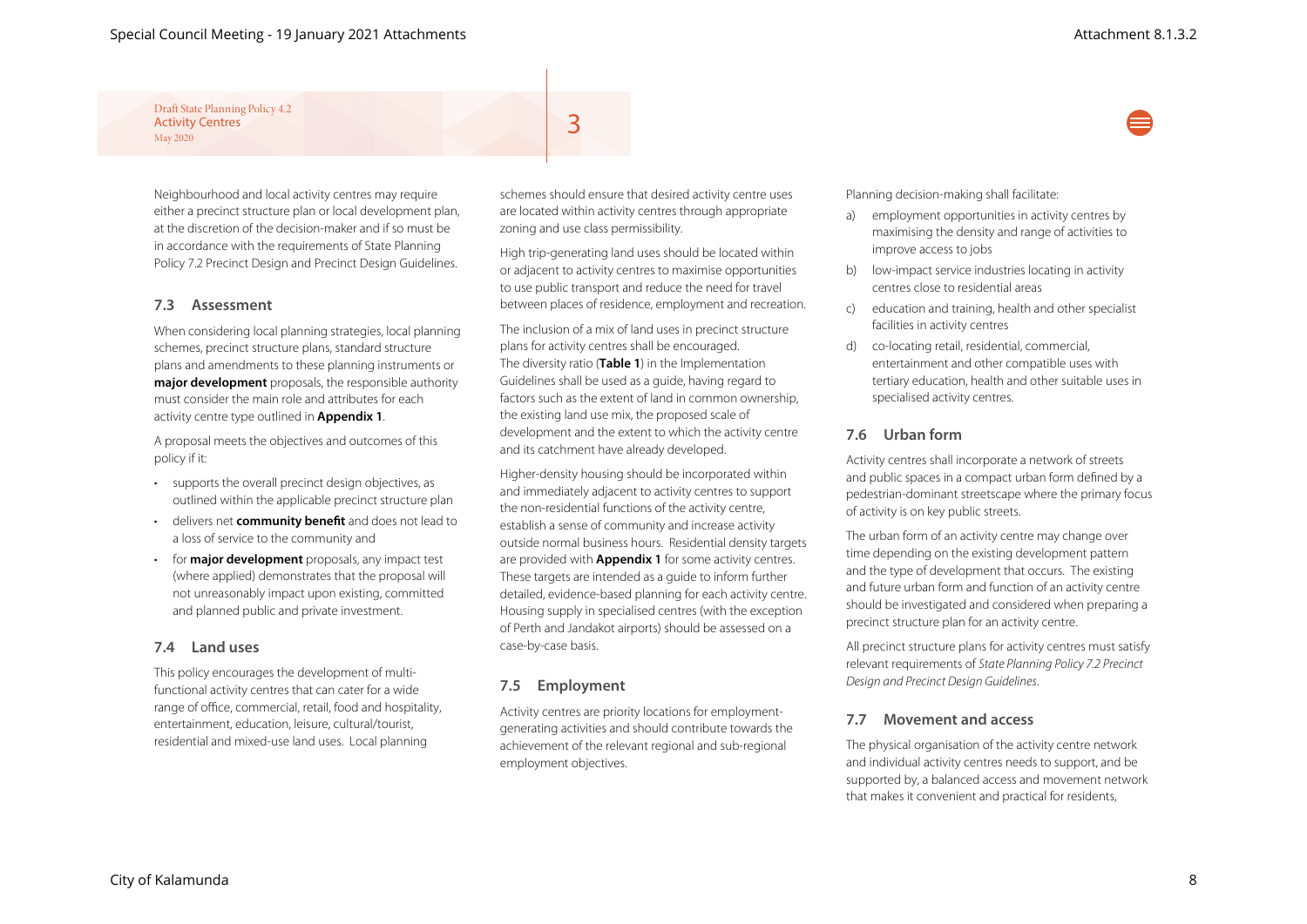employees and visitors to maximise travel by walking, cycling and public transport, while minimising the need to travel by private car. The planning for activity centres should seek to:

- a) Reduce private vehicle dependence, particularly for commuter trips, and manage the impacts of vehicle movements and parking.
- b) Enable a range of transport choices that meet the access needs of residents, employees and visitors.
- c) Promote a balanced movement network that prioritises walking, cycling, public transport, and shared mobility.

For parking in strategic metropolitan and specialised activity centres, the responsible authority should:

- d) Establish mode share targets promoting a shift away from private vehicle use to the maximum extent possible based on the current and planned capacity of the movement network and access needs of the centre.
- e) Establish a parking cap to constrain private vehicle trip generation and promote mode shift.
- f) Develop a parking plan outlining how public parking will be supplied and managed across the whole activity centre to prioritise use and availability between different user groups.
- g) Require major development to prepare and implement travel plans and parking supply & management plans that support the mode share target.

All precinct structure plans for activity centres must satisfy relevant requirements of **Design Element 3: Movement** in *State Planning Policy 7.2 Precinct Design and Precinct Design Guidelines*.

#### **7.8 Needs Assessment**

 $\overline{4}$ 

A Needs Assessment provides an information base to support decision-making by including an assessment of projected land use needs of communities in a local government area and its surrounds.

A Needs Assessment may be prepared in support of a:

- local planning strategy
- local planning scheme/scheme amendment
- precinct structure plan
- standard structure plan at the district or local level.

A Needs Assessment should be prepared where a major development for an activity centre(s) is proposed. Once proposed floorspace and/or land requirements are identified, this information should be shown spatially within the planning document being prepared and include an indicative range of land use activity per activity centre. Once proposed floorspace and/or land requirements are identified, this information should be shown spatially within the planning document being prepared and include an indicative range of land use activity per activity centre.

A Needs Assessment shall be prepared in accordance with the methodology provided within the Implementation Guidelines

#### **7.9 Impact Test**

An Impact Test (previously known as a Retail Sustainability Assessment) shall be prepared where a major development is proposed.

The Impact Test must demonstrate that the proposal will:

• not unreasonably impact upon existing, committed and planned public and private investment

- not unreasonably impact the activity centre hierarchy or their existing or planned activity centre functions and
- deliver net community benefits and not reduce the level of service to the community.

An Impact Test is to be prepared by the proponent in accordance with the methodology provided within the Implementation Guidelines.

Where an endorsed local planning strategy, district, standard or precinct structure plan includes an indicative amount of **activity centre uses** derived from a Needs Assessment, an Impact Test is only required where a significant increase (refer to **major development** definition for guidance) to this **activity centre use** floorspace is proposed.

Perth Capital City and strategic activity centres are exempt from the requirement for an Impact Test.

#### **7.10 Out of centre developments**

A proposal for an **activity centre use** located outside of a designated activity centre must be assessed in line with this policy and will require an Impact Test if:

- the proposed development includes Shop Retail floorspace greater than 500m<sup>2</sup> NLA or
- the proposed development is considered likely to impact the activity centre hierarchy, in the opinion of the WAPC and in consultation with the local authority.

Where out of centre development is considered necessary and appropriate, it should be located to support the success of activity centres, minimise negative impacts to activity centres, be supported by public transport and minimise the need for individual private vehicle trips.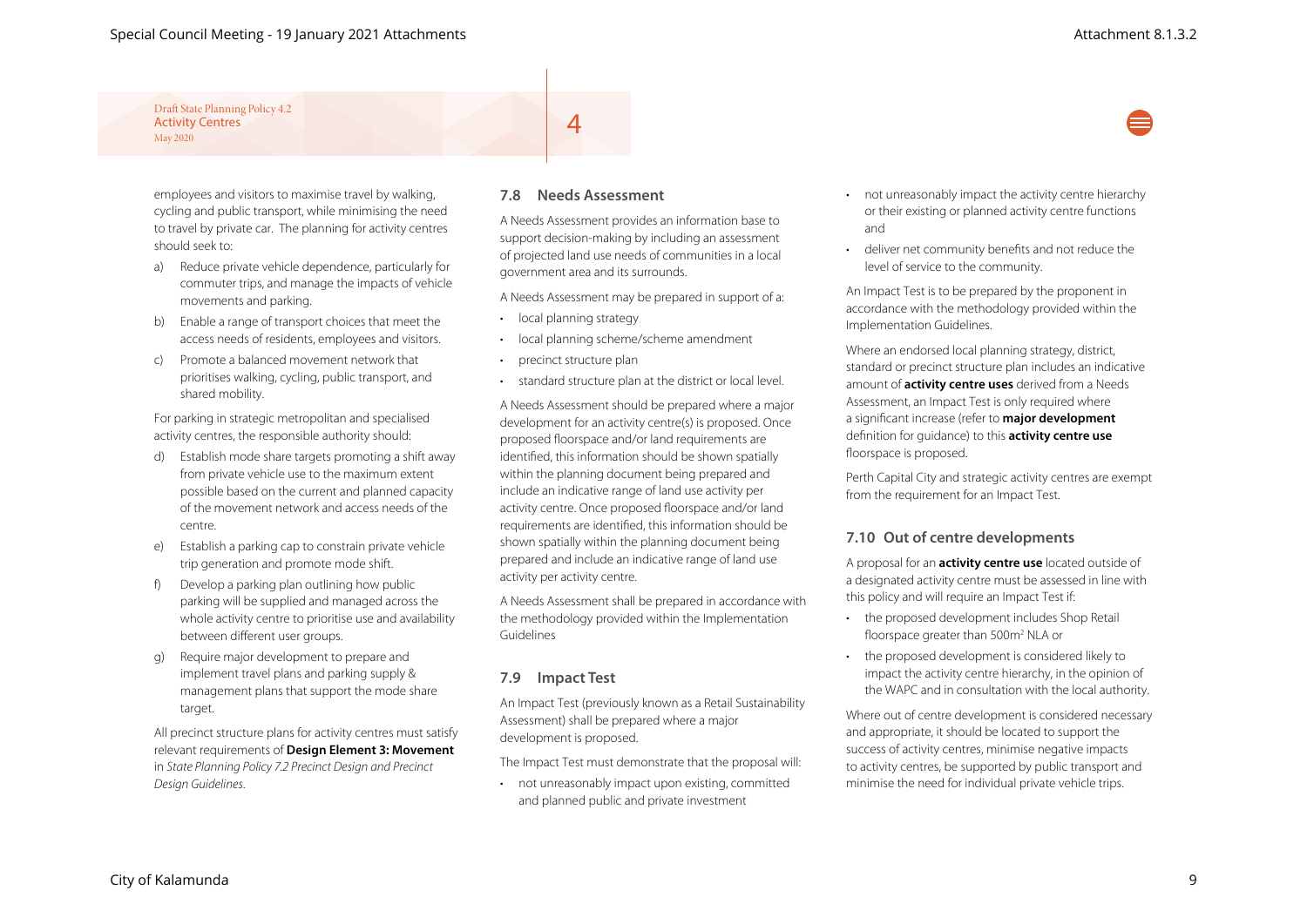### **8 IMPLEMENTATION**

The **Activity Centre Implementation Guidelines** provides guidance on how to implement this policy.

### **9 DEFINITIONS**

#### **Activity centre**

An activity centre within the hierarchy provided at **Appendix 2**, land zoned 'Centre' or equivalent under the applicable local planning framework or land otherwise agreed to be an activity centre by the WAPC.

#### **Activity centre use(s)**

Includes (but not limited to) the following:

- Retail development: Shop, Bulky Goods Showroom, Liquor Store – Small, Liquor Store – Large, Market and Restricted Premises.
- Entertainment, Education and Leisure facilities: Amusement Parlour, Educational Establishment, Nightclub, Place of Worship, Recreation – Private, Restaurant / Café, Small Bar, Tavern.
- Commercial uses: Office, Medical Centre, Consulting Rooms.
- Services: Small scale automotive services and recycling services.
- Cultural / Tourism Uses: Art Gallery, Cinema / Theatre, Hotel Tourist Development.

#### **Bulky goods retail or showroom**

As defined in the Planning and Development (Local Planning Schemes) Regulations 2015.

#### **Established centre**

5

There are existing activity centre uses (or use) within the activity centre.

#### **High trip generating land uses**

**Educational establishment –** >100 students

**Restaurant, tavern etc. –** >1000 persons (seats) or >2000m2 gross floor area

**Fast food outlet –** >500m<sup>2</sup> gross floor area

**Shop –** >1000m2 gross floor area

**Non-food retail –** >2500m<sup>2</sup> gross floor area

**Offices –** >5000m2 gross floor area

#### **Major development**

A proposal is considered a major development if the net additional floorspace for an **activity centre use** (or uses) is greater than the thresholds in Table 2. Note – residential floor space is excluded from the calculation.

#### Table 2: Major activity centre use floorspace thresholds

| <b>Activity Centre</b><br><b>Hierarchy</b> | <b>Established Centre</b><br>(m <sup>2</sup> NLA) | New Centre<br>(m <sup>2</sup> NLA) |  |  |
|--------------------------------------------|---------------------------------------------------|------------------------------------|--|--|
| Secondary                                  | 10.000                                            | 10.000                             |  |  |
| District                                   | 5.000                                             | 10,000                             |  |  |
| Specialised                                | 5.000                                             | 10.000                             |  |  |
| Neighbourhood                              | 3.000                                             | 5.000                              |  |  |
| Local                                      | 1.000                                             | 1.500                              |  |  |

#### **Shop/retail (shopping or shop)**

The land use activities included in "Planning land use category 5: Shop/retail" as defined by the WAPC's Perth and Peel Land Use and Employment Survey (as amended).

#### **Supermarket**

A self-service shop/retail establishment selling food and grocery items.

#### **Walkable catchment**

Derived from application of the 'ped-shed' technique to the existing or proposed street network in the boundaries of the activity centre. i.e. The:

- extent of the walkable catchment is either 200m, 400m or 800m depending on activity centre type (outlined in **Appendix 1**) and
- walkable catchment is measured from an agreed upon central point located within the activity centre such as a town square, rail stations, major bus transfer stations or stops located on high-frequency bus routes.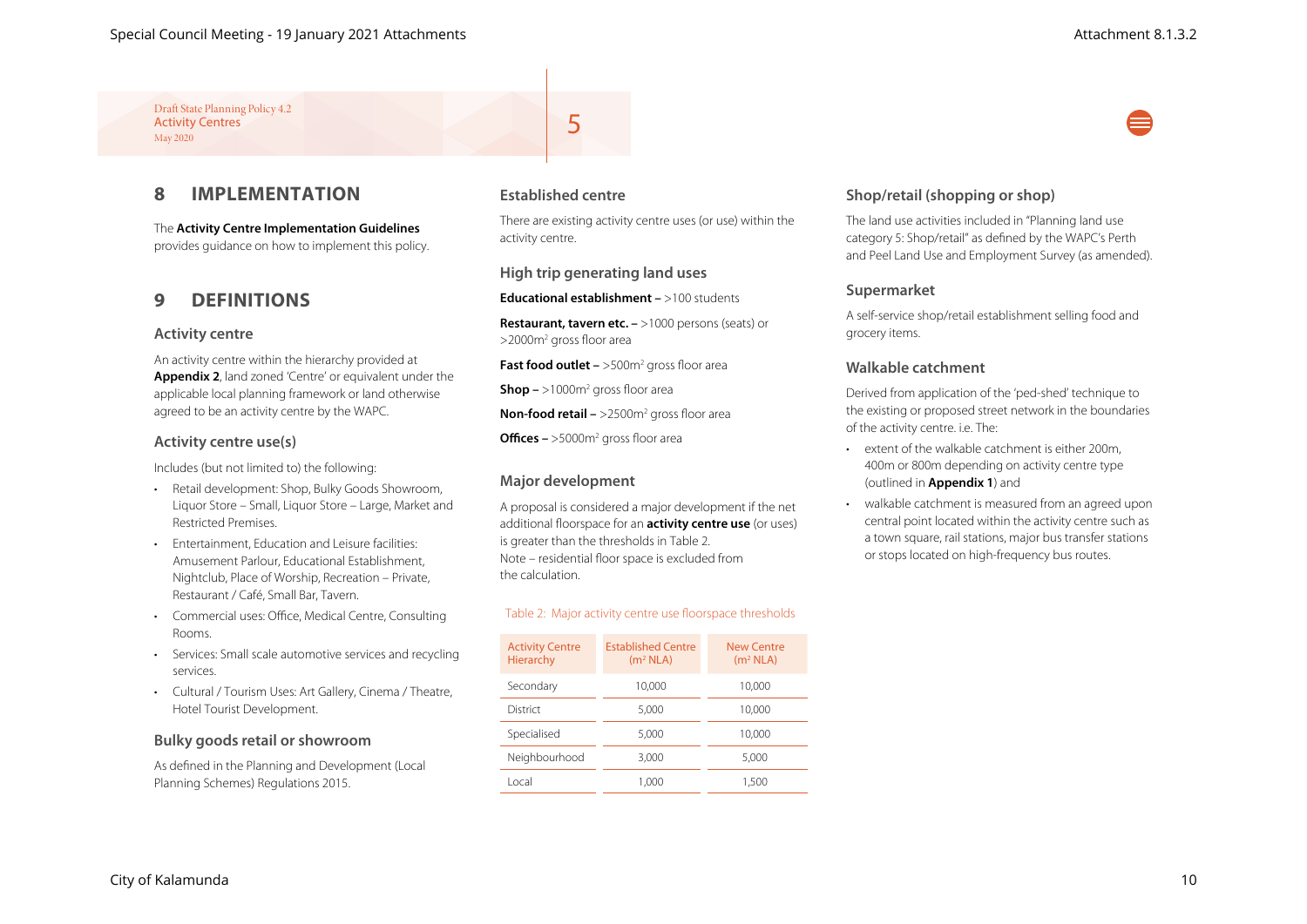### Special Council Meeting - 19 January 2021 Attachments Attachment 8.1.3.2

⊜

Draft State Planning Policy 4.2 Activity Centres May 2020

6

#### **APPENDIX 1: ACTIVITY CENTRE FUNCTIONS AND LAND USE GUIDANCE**

| Classification                     | Main role and typical attributes                                                                                                                                                                                                                                                                                                                                                                                                                                                                                                                                                                                                                                                                                                                      | Residential density target -<br>dwellings per gross urban<br>zone hectare within the<br>walkable catchment |
|------------------------------------|-------------------------------------------------------------------------------------------------------------------------------------------------------------------------------------------------------------------------------------------------------------------------------------------------------------------------------------------------------------------------------------------------------------------------------------------------------------------------------------------------------------------------------------------------------------------------------------------------------------------------------------------------------------------------------------------------------------------------------------------------------|------------------------------------------------------------------------------------------------------------|
| <b>Capital City</b>                | Perth Capital City is the largest of the activity centres, providing the most intensely concentrated development in the<br>Perth, Peel and Bunbury regions. It has the greatest range of high order services and jobs, and the largest commercial<br>component of any activity centre. It is generally comprised of the highest density residential and commercial buildings,<br>has excellent multi-modal public transport connections and is the centre for cultural and entertainment facilities.                                                                                                                                                                                                                                                  | <b>NA</b>                                                                                                  |
| <b>Strategic</b><br><b>Centres</b> | Strategic centres are the main regional activity centres. They are multipurpose centres that provide a diversity of uses.<br>These centres provide the full range of economic and community services necessary for the communities in their<br>catchments. These centres are expected to service substantial populations, providing health, community and social<br>services, be integrated with public transport and provide opportunities for business agglomeration. Access is a priority<br>for these centres.                                                                                                                                                                                                                                    | $50+$<br>(800m)                                                                                            |
| <b>Secondary</b><br><b>Centres</b> | Secondary centres share similar characteristics with strategic centres but serve smaller catchments and offer a more<br>limited range of services, facilities and employment opportunities. They perform an important role in the regional<br>economy, and provide essential services to their catchments.                                                                                                                                                                                                                                                                                                                                                                                                                                            | $40+$<br>(800m)                                                                                            |
| <b>District</b><br><b>Centres</b>  | District centres have a greater focus on servicing the daily and weekly needs of residents. Their relatively smaller scale<br>catchment enables them to have a greater local community focus and provide services, facilities and job opportunities<br>that reflect the needs of their catchments.                                                                                                                                                                                                                                                                                                                                                                                                                                                    | $30+$<br>(400m)                                                                                            |
| Specialised<br><b>Centres</b>      | Specialised centres focus on regionally significant economic and institutional activities, such as logistics based<br>businesses for airports or knowledge-based for health and tertiary education precincts.<br>Planning for these centres should aim to protect the primary land use while improving the growth and clustering<br>of business activity of State and regional significance, particularly in knowledge-based or logistics-based industries.<br>These areas are to be developed as places with a concentration of linked businesses and institutions providing a major<br>contribution to the economy, with excellent transport links and potential to accommodate significant future growth in<br>jobs and in some instances housing. | <b>NA</b>                                                                                                  |
| Neighbourhood<br><b>Centres</b>    | Neighbourhood centres are important local focal points that provide for daily to weekly household shopping<br>needs, community facilities and a small range of other convenience services. They are also a focus for medium<br>density housing. These centres play an important role in providing walkable access to services and facilities for local<br>communities.                                                                                                                                                                                                                                                                                                                                                                                | $25+$<br>(200m)                                                                                            |
| <b>Local Centres</b>               | Local centres provide for the day to day needs of local communities. These centres provide an important role in<br>providing walkable access to services and facilities for local communities.                                                                                                                                                                                                                                                                                                                                                                                                                                                                                                                                                        | $25+$<br>(200m)                                                                                            |